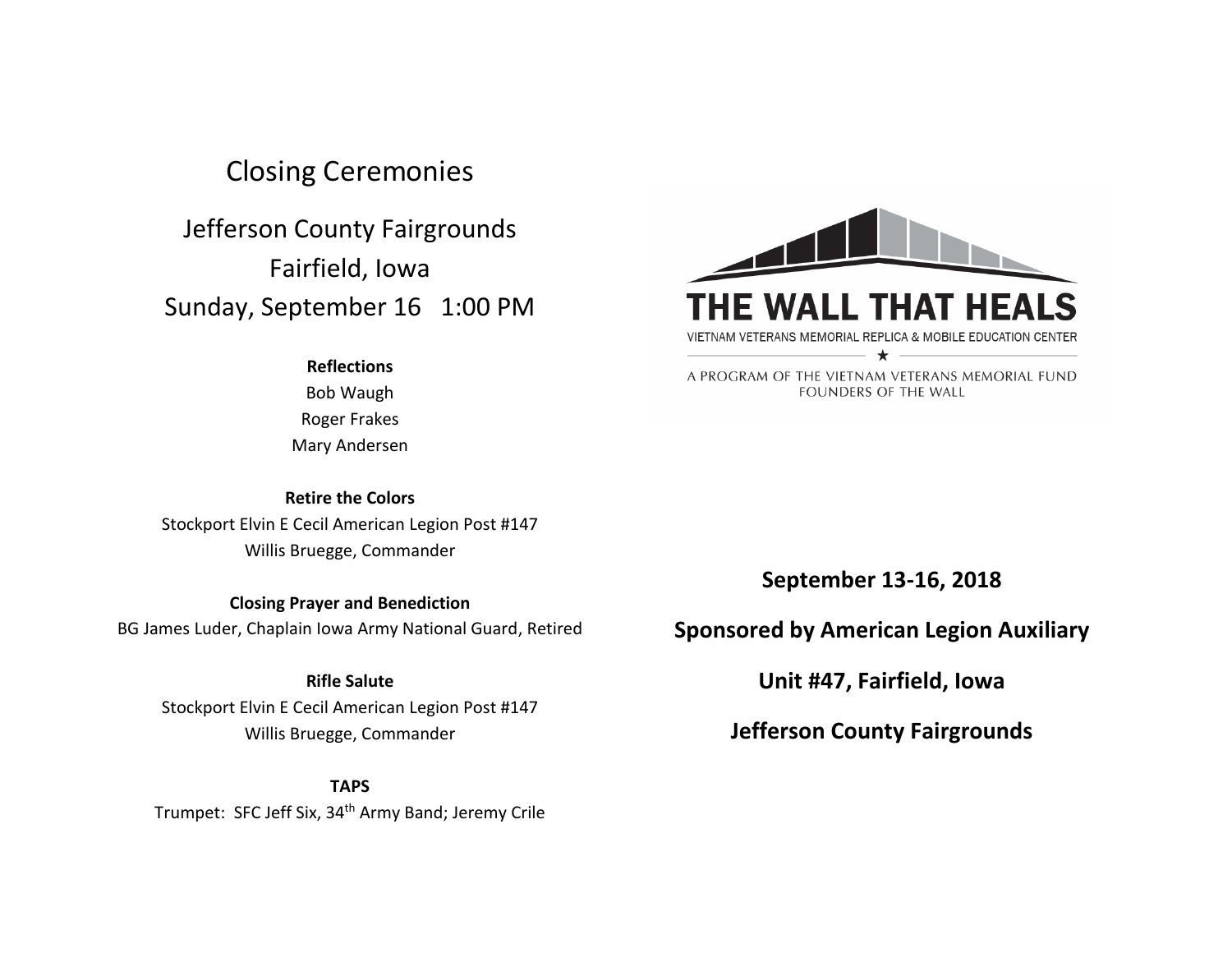Tuesday, September 11 Motorcycle Honor Guard Escort Ainsworth Truck Stop to Fairfield Members of The Patriot Guard Riders and Washington Legion Riders

# **Welcome Home Ceremonies Thursday, September 13, 6:00 PM**

## **Words of Welcome**

Welcome to *The Wall That Heals*, the three-quarter scale traveling replica of the Vietnam Veterans Memorial in Washington, D.C. The exhibit consists of the Wall replica and the mobile Education Center. *The Wall That Heals* exhibit is open to the public day and night throughout the visit, which ends at 2:PM, Sunday, September 16.

Volunteers are still needed. Contact Roger Frakes at 319-695-3140, or sign up on site.

Ed Malloy, Mayor of Fairfield Ray Chambers, Jefferson County Veterans Affairs **Invocation** CPT Chris Fiske, Chaplain, Iowa Army, National Guard 224th Brigade Engineer Battalion **Posting of the Colors** The Southeast Iowa Regional Fire Honor Guard, W. Burlington **National Anthem** Members of the Fairfield High School Marching Band **Guest Speaker** SFC James Salts, Iowa Army National Guard, Retired **Music** Members of the Fairfield High School Choir **Roll Call of the Names of the Fallen from Southeast Iowa** CW5 Charles Rubey, Iowa Army National Guard, Retired **Bagpipes, "Amazing Grace"** The Southeast Iowa Regional Fire Honor Guard, W. Burlington **Benediction** CPT Chris Fiske, Chaplain, Iowa Army, National Guard 224th Brigade Engineer Battalion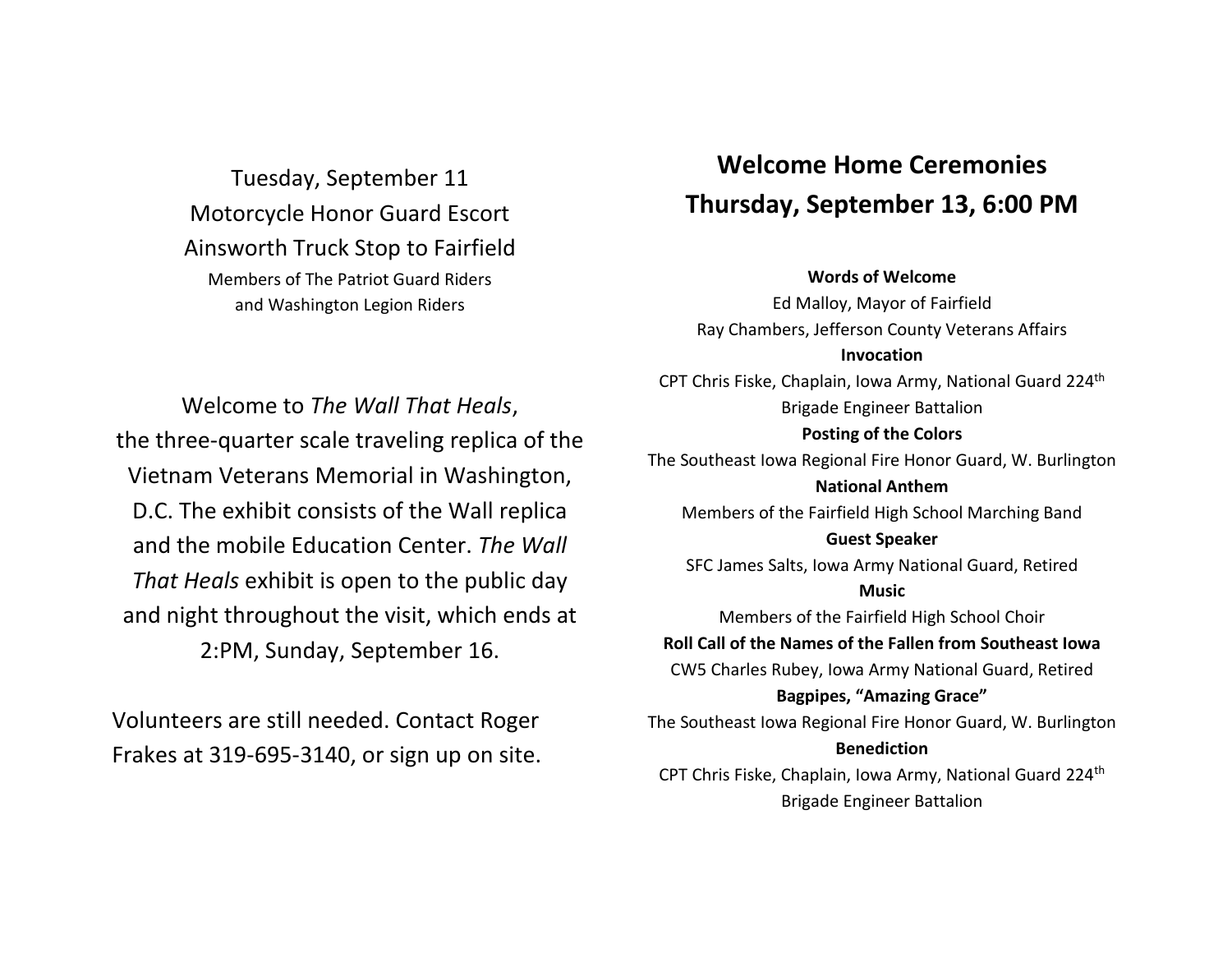# **Donations**

Angela Addis **Agri Industrial Plastics Co** American Legion Auxiliary #83 - Hedrick Reed Whisler American Legion Post - Bloomfield Ameriican Legion Post #593 – Crawfordsville Russell Strait American Legion Post - Milton American Legion Post-Richland City of Birmingham Arnold Motor Supply Doug Balderson Behner Funeral Home & Crematory The ARC of Jefferson & Nearby Counties Viola Bich Birmingham Lions Club Birmingham Fire Department Anne & Don Boley Belilove Co. of Iowa John E Brewington—Batavia Const. Bill Briggs Burger King The Cambridge Foundation Casey's Cellular Concepts The Dexter Company Dickey Transport Eagles Auxiliary – Fairfield Connie Estle Roy & Ruth Eubanks Fairfield Dental Clinic Fairfield Arts & Convention Center Fairfield Tire & Service Connie & Glenn Ferrell Fesler's - Monte Humble First Iowa State Bank-Keosaugua First National Bank – Fairfleld First National Bank – Jeans Friday Gamrath-Doyle & Associates Ed Greene Greater Jefferson County Foundation Mary Sue Hoaglin Max Hollander/Joyce Calhoun H & H Mold & Tooling Holt Family Dental Care Huff Financial Group Hy-Vee Iowa State Bank & Trust – Fairfield Iowa Tire Sales Gary & Loretta Johnston Julie Johnston

Jefferson County Fair Board KMCD Edward Jones/John Stever Kathleen Kitch Libertyville Savings Bank Lions Club – Birmingham Bob McNew David Miller Law Office John Morrisey Law Office Leland Morton Teresa Mottet Orscheln's Farm & Home Store PaintLine, Inc **Pacha Insurance** Dean & Bernita Pettit Pizza Hut Pizza Ranch Neil (Leon) & Rita Puder Jack Raymond John & Sue Robinson Charles & Karen Rubey John Miller, RSVP Jim Salts (in memory of Walt Brownlee) Schaus-Vorhies Contracting Schaus-Vorhies Kleaning Schaus-Vorhies Manufacturing Sears – Gavin Hammes – Fairfield Terry & Morrie Shaw Shriners – Fairfield Masonic – Clinton Blue Lodge (Ron Bovard, Ron Khare, Steven Barjonah, Francis Mosse, Wally Devasier, Gene Copeland) Shriners – Kaaba,Davenport Jeff Small Smithburg B.P. Sharon Stanley State Farm – Ric McCuren Gene & Linda Stine Sweet N Saucy Tractor Supply Co. Larry Unkrich VFW Auxiliary 2271 Vietnam Veterans (VVA) Chapter #667 – Ottumwa Merle & Darlene Vorhies Warren Winborn Judith Yeager Yotty's Golf Carts All site volunteers

**And to all who have been accidentally omitted, our sincere apologies, and heartfelt thanks!**